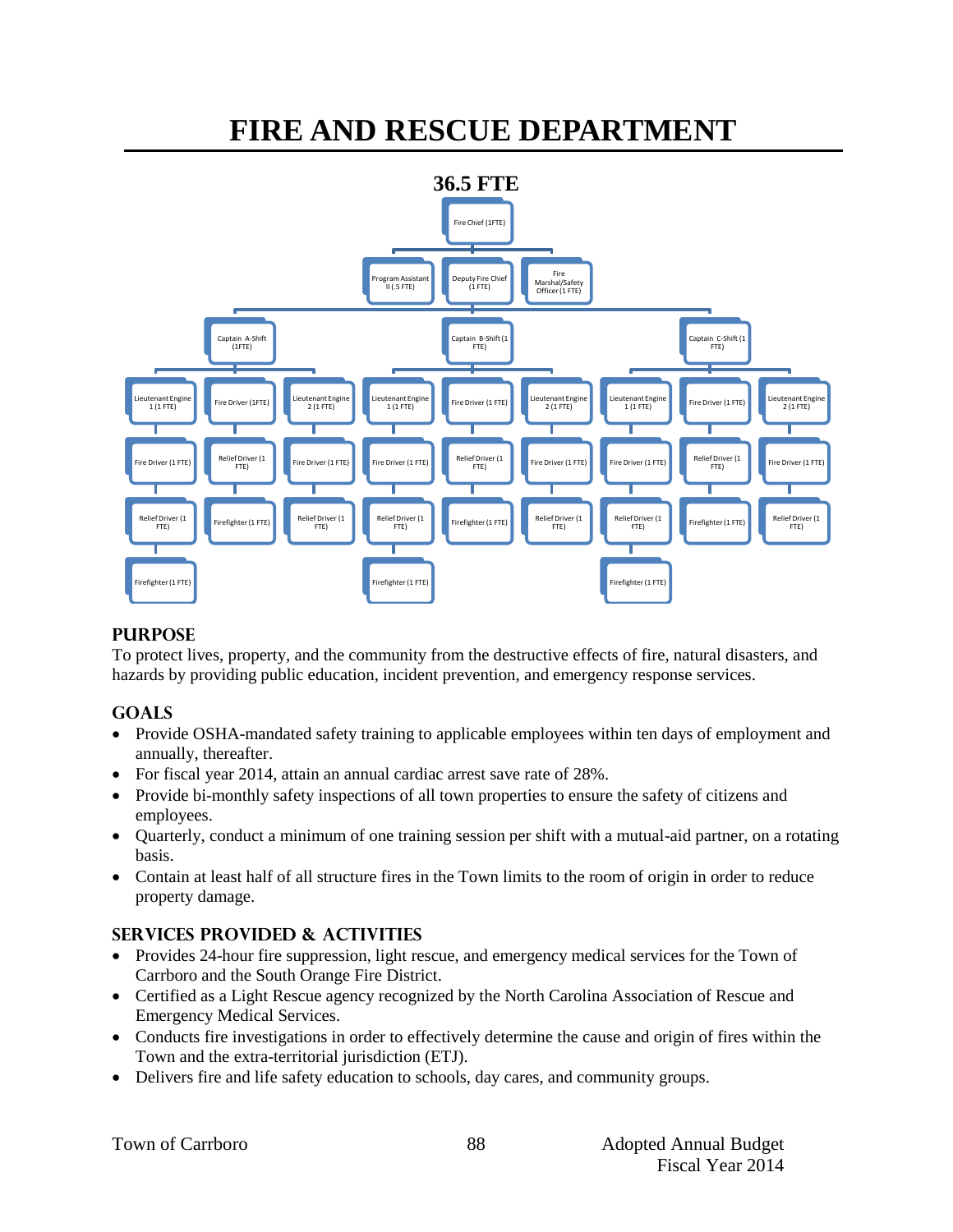- Provides fire prevention and code enforcement by performing fire inspections throughout the Town in accordance with the NC Fire Code.
- Provides plan reviews, acceptance tests and fire inspections with cooperation from Orange County Fire Marshal's Office and the Carrboro Planning Department.
- Provides emergency staffing and special services during town-sanctioned activities and events.
- Responds to and/or initiates Chapter 11 complaints and enforces town code.
- Ensures department personnel receive all mandated training as required by OSHA, OSFM, and NFPA.
- Educates parents and guardians on the proper care, use, and maintenance of child passenger safety seats.
- Administers a smoke alarm installation and maintenance program that is free to all residents of Carrboro and the South Orange Fire District.

#### **PREVIOUS YEAR ACCOMPLISHMENTS**

- Maintained a cardiac arrest save rate of 25%.
- Recorded 4,696(estimate) public education contacts.
- Checked and/or installed 321 child passenger seats.
- Installed 98 smoke alarms and distributed 45 address markers.
- Promoted three new Relief Drivers.

#### **UPCOMING FISCAL YEAR OBJECTIVES**

- Pursue Accreditation through the Commission on Fire Accreditation International; develop a Strategic Plan and Standard of Cover for Carrboro Fire-Rescue Dept.
- Move to unit dispatching with Orange County 9-1-1 to provide for faster, more appropriate emergency response based on the nature of calls, their location, and available resources.
- Purchase new Rescue Pumper Tanker.

## **BOARD PRIORITIES**

Protect historic neighborhoods and maintain Carrboro's unique identity. Enhance and sustain quality of life/place issues for everyone.

#### **OBJECTIVES**

- 1. Provide OSHA mandated safety training. Conduct quarterly training session with mutualaid partner.
- 2. Move to unit dispatching with Orange County 9-1-1 to provide faster response.
- 3. Conduct state mandated fire inspections.
- 4. Provide 24-hour fire suppression, light rescue, and emergency medical services for the Town and South Orange Fire District.
- 5. Conduct OSHA mandated safety inspections.
- 6. Contain at least half of all structure fires in the Town limits to the room of origin in order to reduce property damage.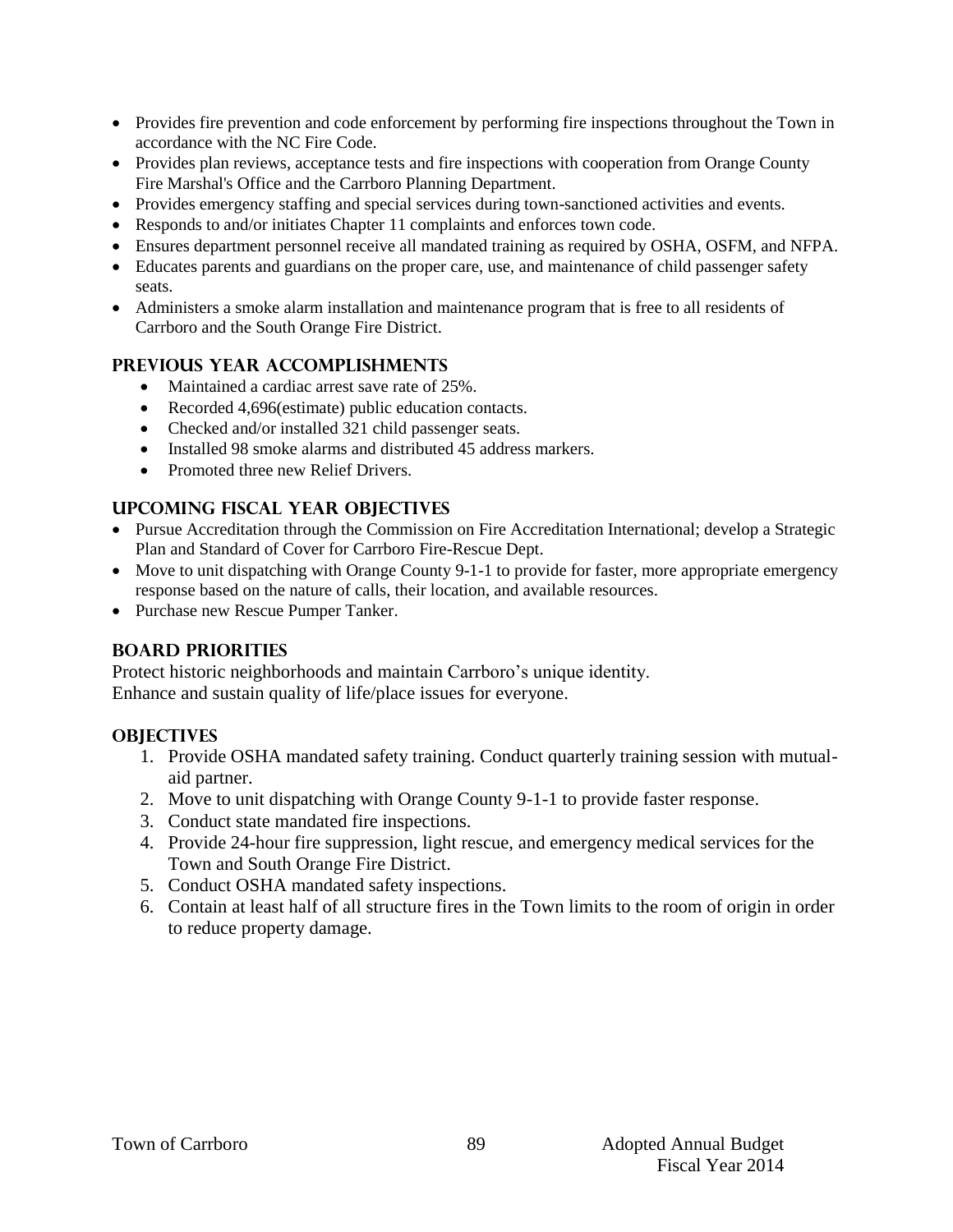#### **Performance Measures**

|                                  | FY2010-11<br><b>ACTUAL</b> | FY2011-12<br><b>ACTUAL</b> | FY2012-13<br><b>ESTIMATED</b> | FY2013-14<br><b>PROJECTED</b> |
|----------------------------------|----------------------------|----------------------------|-------------------------------|-------------------------------|
| <b>Training Hours</b>            | 288.5                      | 230.25                     | 280                           | 300                           |
| <b>Median Response Times</b>     | 4:26                       | 4:25                       | 4:25                          | 4:20                          |
| <b>Plans Reviewed</b>            | 143                        | 193                        | 135                           | 145                           |
| Turnout time                     | 75 seconds                 | 55 seconds                 | 35 seconds                    | 33 seconds                    |
| Fire Inspections                 | 1,006                      | 1,047                      | 1,050                         | 1,060                         |
| Fire & EMS Responses -<br>Town   | 1,136                      | 1,179                      | 1,234                         | 1,260                         |
| Fire & EMS Responses -<br>County | 256                        | 227                        | 248                           | 260                           |
| <b>Safety Inspections</b>        | 27                         | 18                         | 30                            | 30                            |
| Cost per Response                | \$1,813                    | \$1,782                    | \$1,718                       | \$1,730                       |
| <b>Fire Loss</b>                 | \$334,805                  | \$68,805                   | \$118,348                     | \$80,000                      |

## **Budget summary FIRE - DEPARTMENTAL TOTAL**

| 2011-12       | 2012-13        | 2013-14        |               |
|---------------|----------------|----------------|---------------|
| <b>ACTUAL</b> | <b>ADOPTED</b> | <b>ADOPTED</b> | <b>CHANGE</b> |
|               | <b>BUDGET</b>  | <b>BUDGET</b>  |               |

 **SUMMARY**

| PERSONNEL             | 2,358,622 | 2,219,345 | 2,308,037 | 4%    |
|-----------------------|-----------|-----------|-----------|-------|
| <b>OPERATIONS</b>     | 236,713   | 286,414   | 320,116   | 12%   |
| <b>CAPITAL OUTLAY</b> | 143,330   | 25,200    | 6,000     | $0\%$ |
|                       |           |           |           |       |
| <b>TOTAL</b>          | 2,738,665 | 2,530,959 | 2,634,153 | 4%    |
|                       |           |           |           |       |

#### **CHANGES IN BUDGET from PRIOR YEAR ADOPTED BUDGET**

The change in personnel reflects an increase in salary due to last fiscal year increase which was budgeted in non-departmental and budgeting for shift wages. Changes in Operations include an increase for P25 flash radio updates. Capital Outlay decreased due to no replacement vehicle purchase.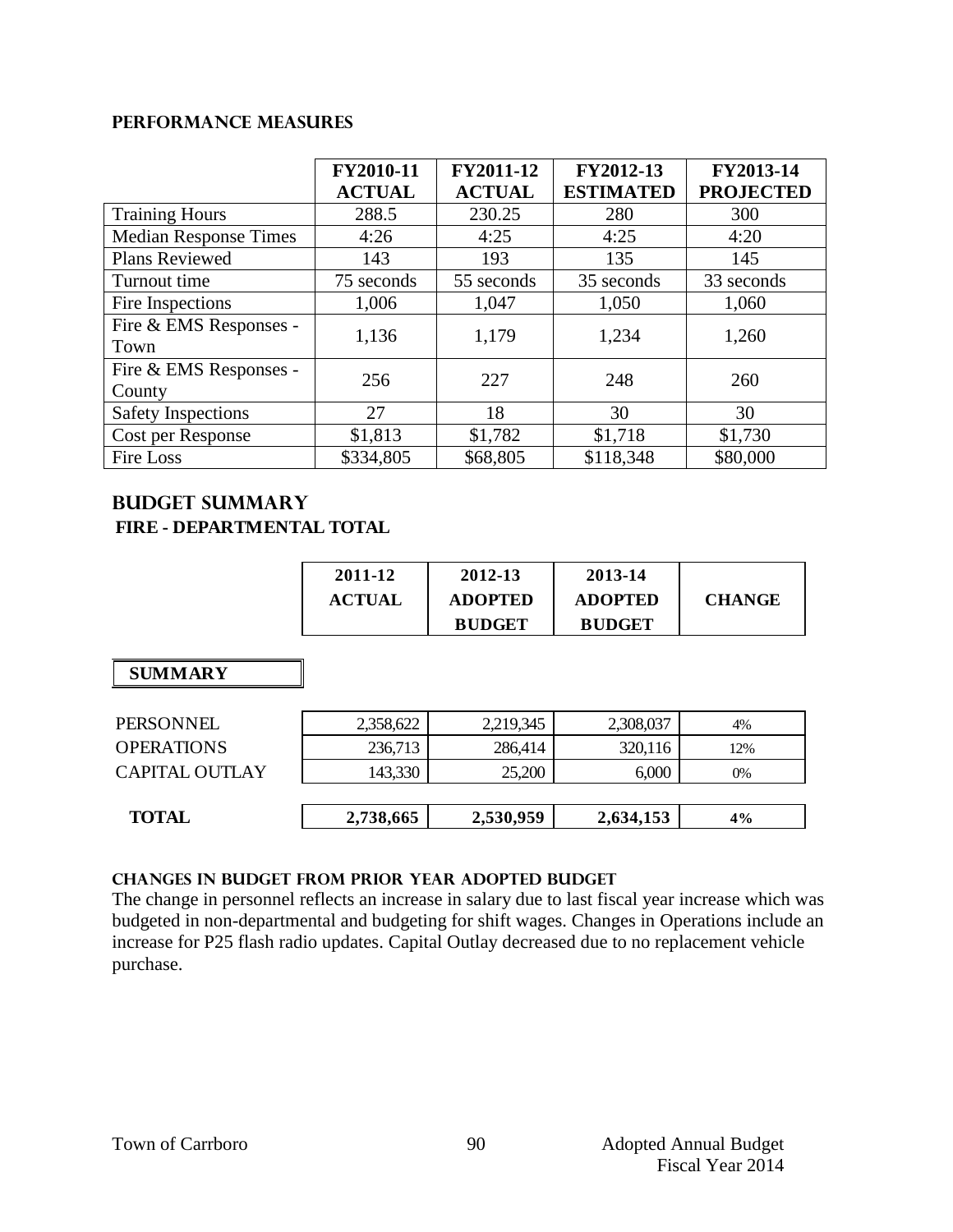## **FIRE SUPERVISION**

**530**

|                   | 2011-12<br><b>ACTUAL</b> | 2012-13<br><b>ADOPTED</b><br><b>BUDGET</b> | 2013-14<br><b>ADOPTED</b><br><b>BUDGET</b> | <b>CHANGE</b> |
|-------------------|--------------------------|--------------------------------------------|--------------------------------------------|---------------|
| <b>SUMMARY</b>    |                          |                                            |                                            |               |
| PERSONNEL         | 121,766                  | 119,229                                    | 122,225                                    | 3%            |
| <b>OPERATIONS</b> | 24,398                   | 32,269                                     | 31,838                                     | $-1\%$        |
| CAPITAL OUTLAY    |                          |                                            | 3,000                                      | 0%            |
| <b>TOTAL</b>      | 146,164                  | 151,498                                    | 157,063                                    | 4%            |

#### **changes in budget from prior year adopted budget**

The change in personnel reflects an increase in salary due to last fiscal year increase which was budgeted in non-departmental. Capital Outlay includes replacement of office furniture and kitchen chairs.

## **FIRE SUPPRESSION**

**531**

| 2011-12       | 2012-13        | 2013-14        |               |
|---------------|----------------|----------------|---------------|
| <b>ACTUAL</b> | <b>ADOPTED</b> | <b>ADOPTED</b> | <b>CHANGE</b> |
|               | <b>BUDGET</b>  | <b>BUDGET</b>  |               |

# **SUMMARY**

| <b>TOTAL</b>          | 2,505,663 | 2,294,817 | 2,390,655 | 4%   |
|-----------------------|-----------|-----------|-----------|------|
| <b>CAPITAL OUTLAY</b> | 143,330   | 25,200    | 3,000     | -88% |
| <b>OPERATIONS</b>     | 196,422   | 238,110   | 272,910   | 15%  |
| PERSONNEL             | 2,165,911 | 2,031,507 | 2,114,745 | 4%   |

## **changes in budget from prior year adopted budget**

The change in personnel reflects an increase in salary due to last fiscal year increase which was budgeted in non-departmental and budgeting for shift wages. Changes in Operations include an increase for P25 flash radio updates. Capital Outlay decreased due to no replacement vehicle purchase and includes replacement of office furniture and kitchen chairs.